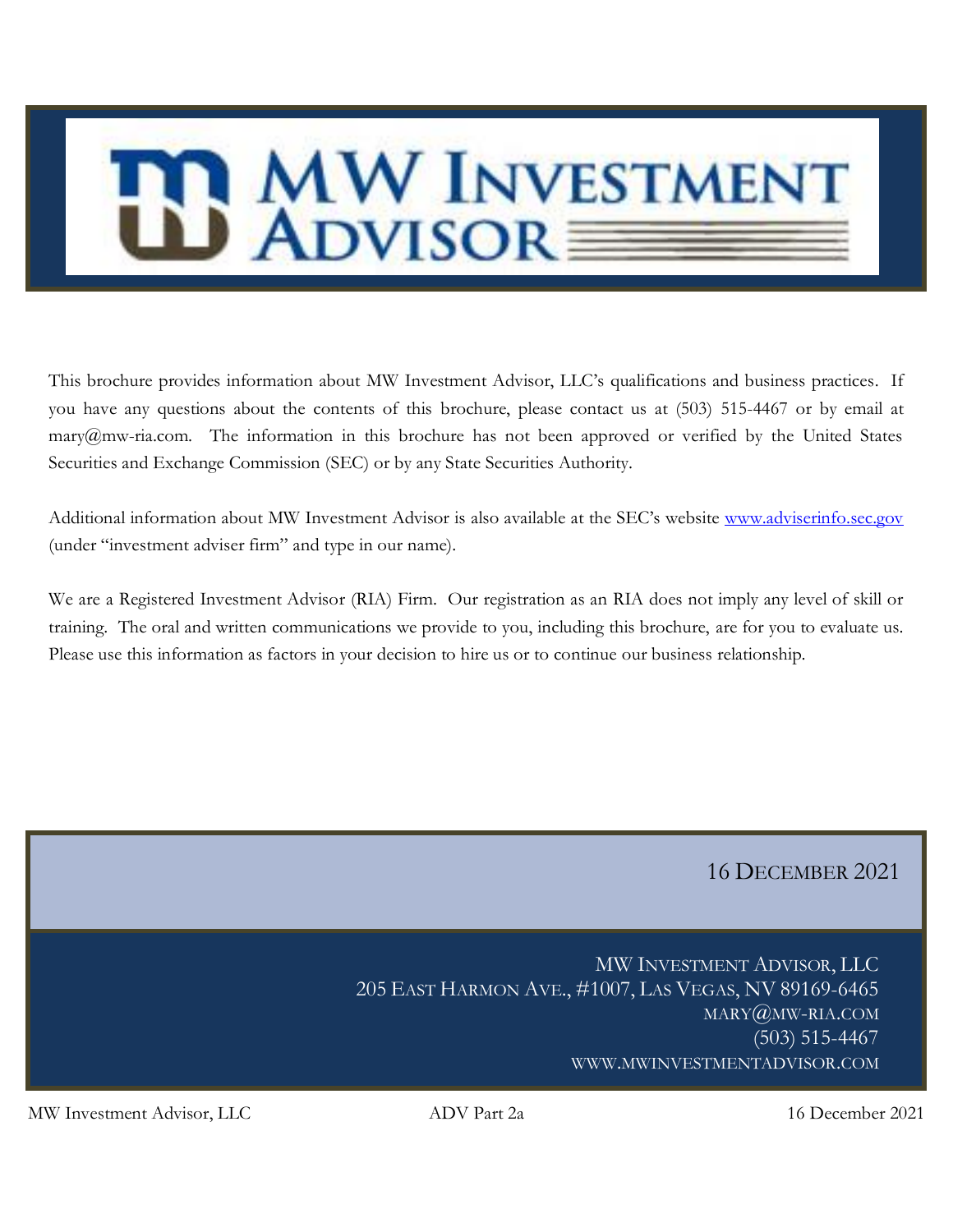# **ITEM 2 – MATERIAL CHANGES**

This brochure, dated December 17, 2014, has been prepared by MW Investment Advisor to meet new SEC requirements. In future filings, this section will only address material changes that have been incorporated since this brochure was released.

No material changes since March 31, 2016. New business address is 8145 SW Canyon Drive, Portland, OR 97225. Email address has been changed to  $\frac{mary(\hat{a})}{m}$ -ria.com for simplicity sake.

Material changes include: as of January 1, 2020, MW Investment Advisor changed business address to 2807 Donatello Manor Place, Henderson, NV 89044 and obtaining business license and securities registration in Nevada.

<span id="page-1-0"></span>No material changes since January 1, 2020. New business address is 205 East Harmon Ave., #1007, Las Vegas, NV 89169-6465.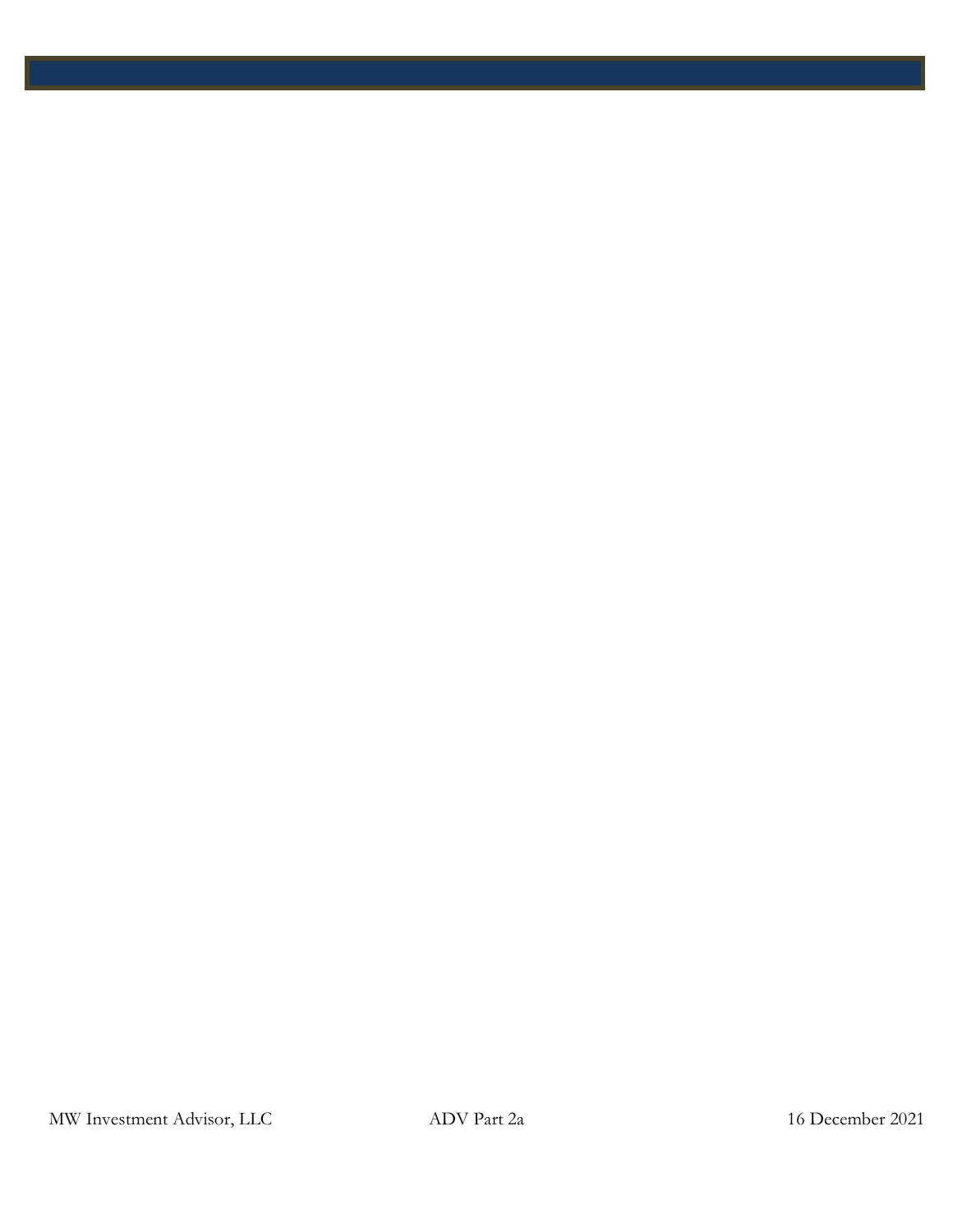# **ITEM 3-TABLE OF CONTENTS**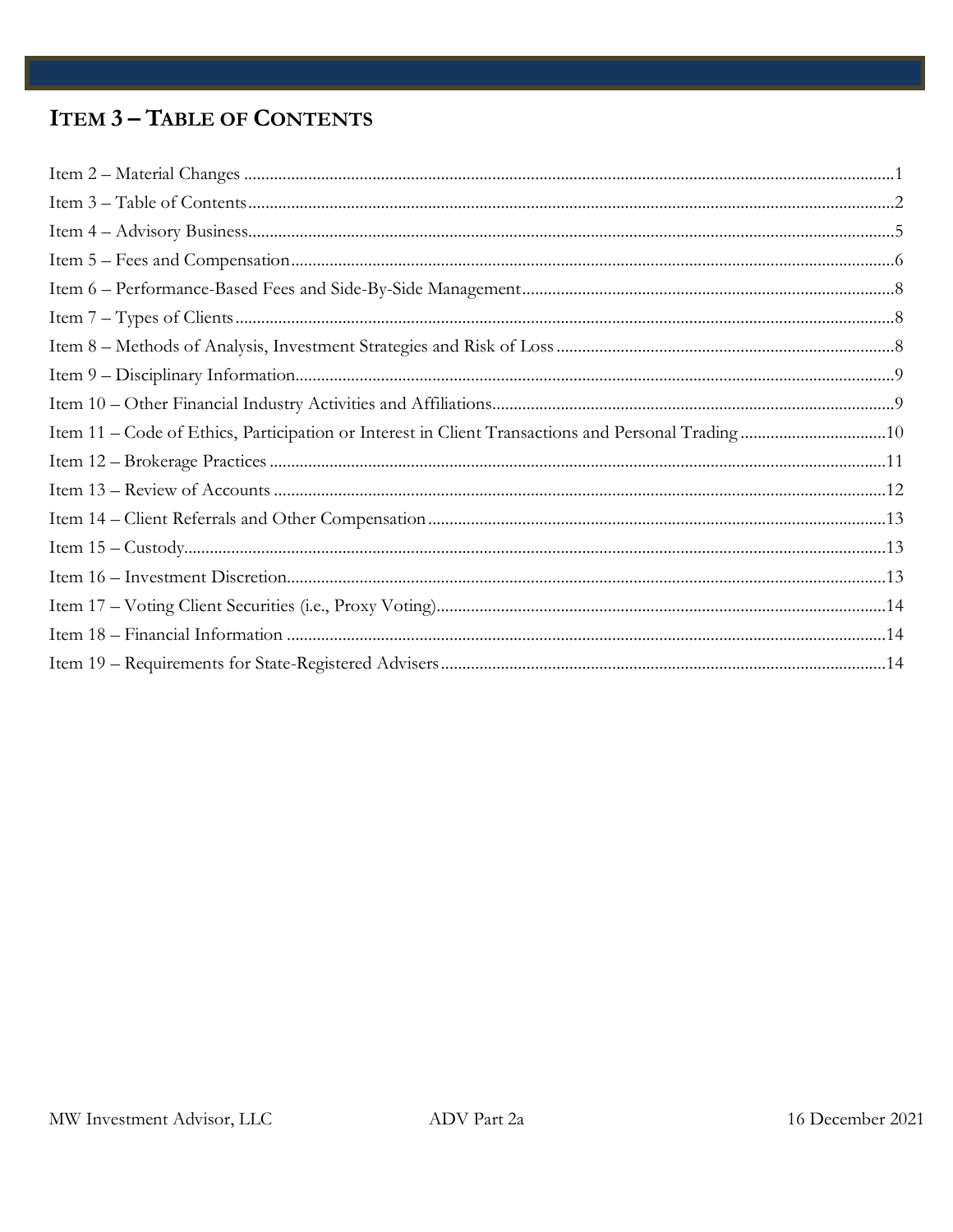# <span id="page-4-0"></span>**ITEM 4 – ADVISORY BUSINESS**

## **4a: Firm Description**

MW Investment Advisor was established in June 1998 by Mary M. Wuilloud-Aguas, Managing Member. MW Investment Advisor's main office is located in Las Vegas, NV.

## **4a1: Principal Members**

➢ Mary M. Wuilloud-Aguas, Managing Member: Ms. Wuilloud-Aguas may be contacted by email at mary@mw-ria.com or by telephone at  $(503)$  515-4467.

## **4b: Types of Advisory Services**

MW Investment Advisor offers a wide range of investment advisory and portfolio services tailored to meet our clients' investment objectives. MW Investment Advisor works with each client to provide a suitable investment strategy. All transactions in the account shall be made in accordance with the directions and preferences provided to MW Investment Advisor by the client. Client will execute instructions regarding MW Investment Advisor's trading authority as required by each custodian.

Client services include:

- ➢ Investment Planning
- ➢ Investment Policy Statements
- ➢ Financial Independence
- ➢ Retirement Planning
- ➢ Capital Needs Analysis (Goal Funding)
- ➢ Estate Planning
- ➢ Education Planning
- ➢ Employee Stock Option Planning

## **4c: Client Tailored Relationships and Restrictions**

As a fiduciary, MW Investment Advisor always acts solely in the client's best interests. Each client's portfolio is customized based on the client's investment objectives. Clients may make requests or suggestions regarding the investments made in their portfolio. Restrictions on trading which, in MW Investment Advisor's expert opinion, are not in the client's best interest cannot be honored.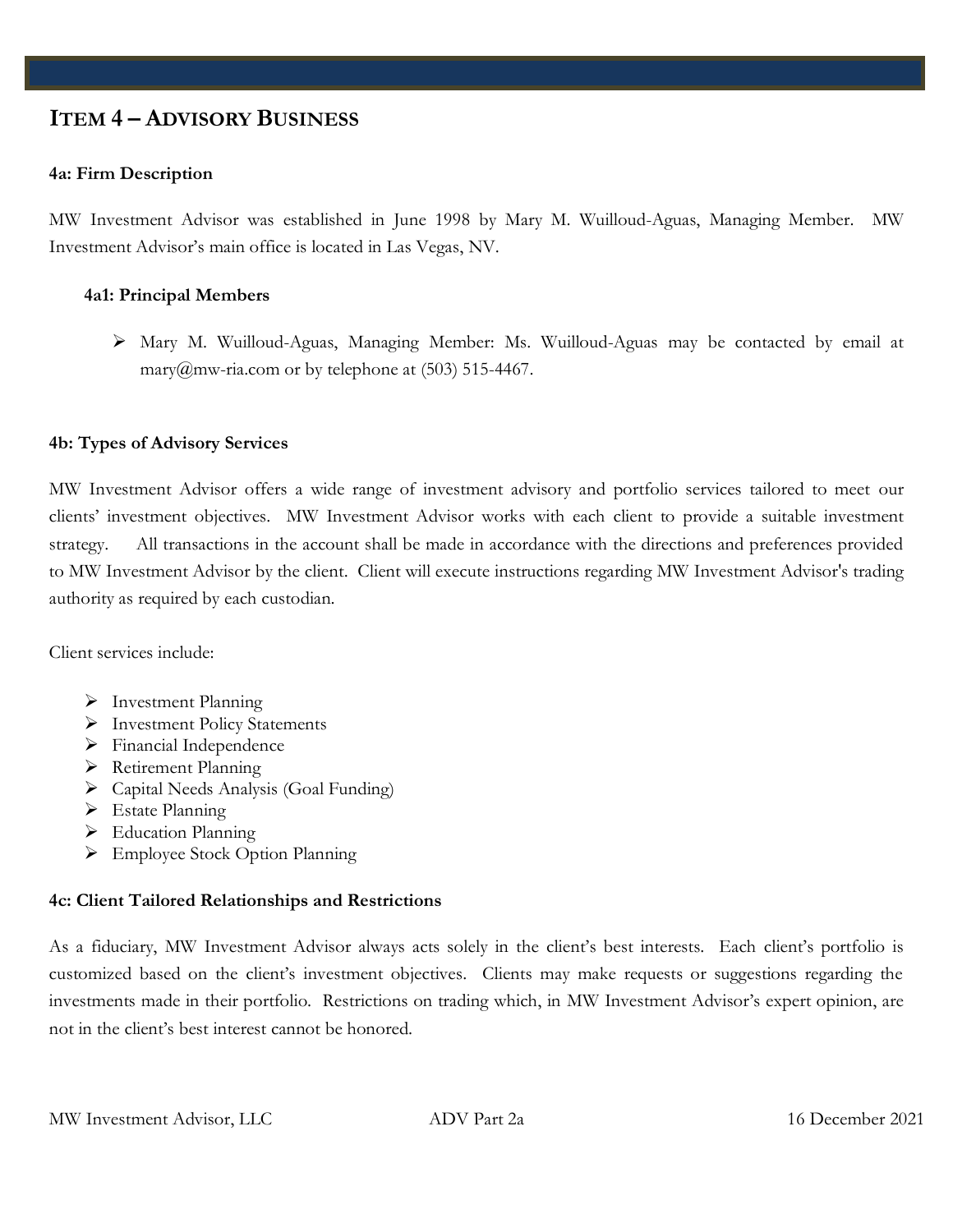#### **4d: Wrap Fee Program**

MW Investment Advisor does not sponsor a wrap fee program.

#### **4e: Assets under Management (AUM)**

MW Investment Advisor, as of December 2019, has \$0 .00 in discretionary reportable Assets under Management and approximately \$18,500,000.00 in non-discretionary reportable Assets under Management for a total of \$18,500,000.00.

# <span id="page-5-0"></span>**ITEM 5 – FEES AND COMPENSATION**

## **5a: Tiered Fee Schedule**

| <b>Assets Under Management</b> | Annual Fee $(\%$ |
|--------------------------------|------------------|
| $$0.00 \text{ to } $1,000,000$ | $1.25\%$         |
| $$1,000,001$ to $$3,000,000$   | $1.00\%$         |
| $$3,000,001$ to \$5,000,000    | $0.75\%$         |
| \$5,000,001 and above          | Negotiable       |

The above fees may be negotiable in special circumstances. MWIA may also offer periodic discounts to management fees upon its discretion.

Compensation to MW Investment Advisor for our services will be calculated in accordance with "Schedule A" of the Investment Advisory Agreement, which may be amended from time to time by MW Investment Advisor upon 30 days prior written notice to client.

## **5b: Selection of Other Advisors' Fees**

MW Investment Advisor does not select other advisors.

## **5c: Fee Payment Options**

*Investment Management Fees*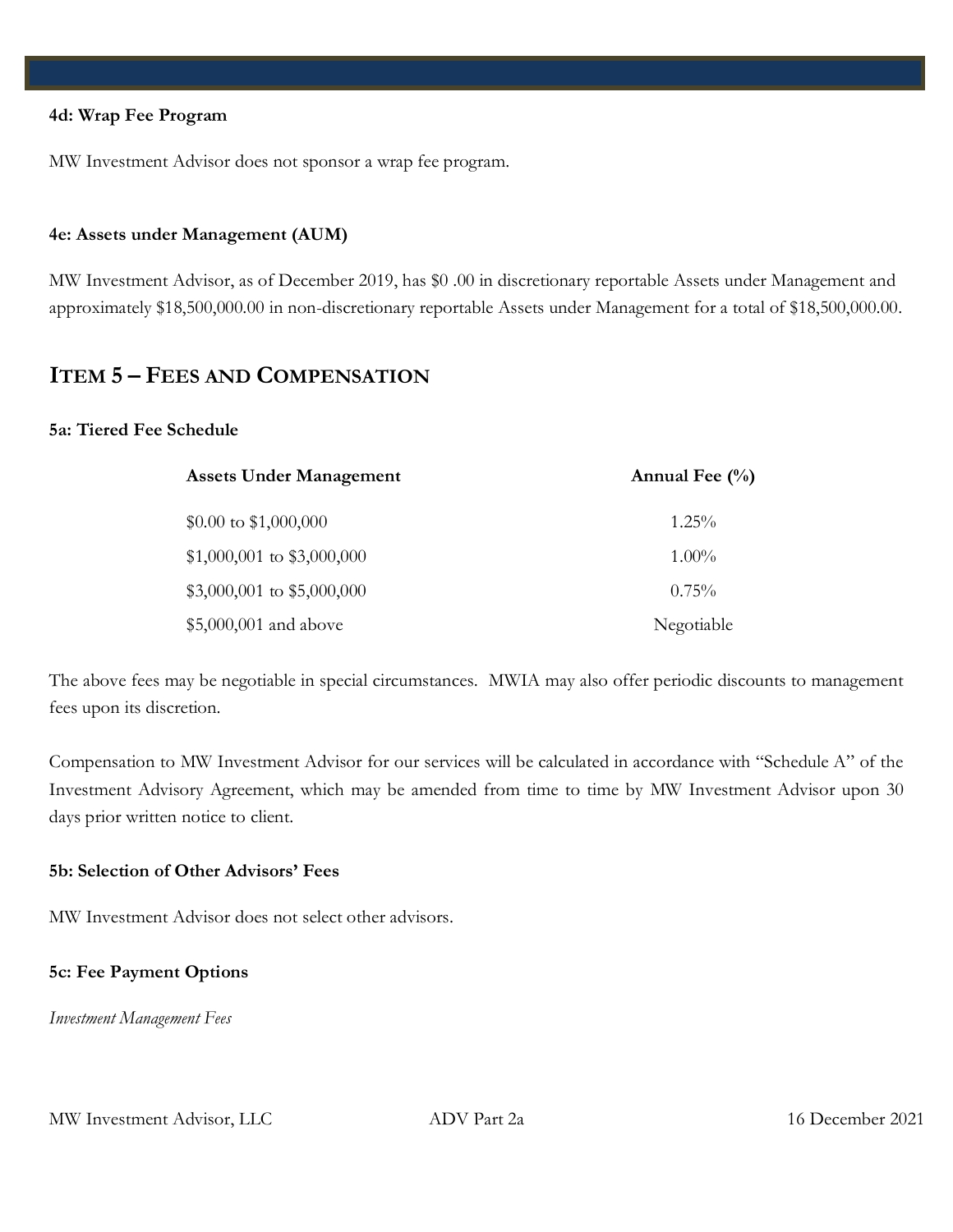In consideration for MW Investment Advisor's services, the client will pay MW Investment Advisor a fee quarterly in arrears, with payment due within 10 days from the date of the invoice. The fee will be equal to the agreed upon rate per annum, times the market value of the account, divided by the number of days in the agreed upon year and multiplied by the number of days in the quarter. The market value will be construed to equal the sum of the values of all assets in the account, not adjusted by any margin debit. Fees for partial quarters at the commencement or termination of this Agreement will be pro-rated based on the number of days the account was open during the quarter. Quarterly fee adjustments for additional assets received into the account during a quarter or for partial withdrawals will also be provided on the above pro rata basis.

Such fees may be paid directly to MW Investment Advisor from the account by the custodian upon submission of an invoice to custodian showing the amount of fees, the value of the client's assets on which the fees are based, and the specific manner in which the fees are calculated. Nevada clients will receive invoices at the same time that invoices are sent to Custodian. Payment of fees may result in the liquidation of client's securities if there is insufficient cash in the account. Client may be required to pay, in addition to MW Investment Advisor's fee, a proportionate share of any mutual fund's fees and charges.

## *Financial Planning Fees*

MW Investment Advisor provides financial planning services for our clients. Fees for planning services are based on an hourly rate of \$250.00 per hour, due at time of service. MW Investment Advisor will also perform certain financial planning projects on a fixed fee basis. Services performed on a fixed fee basis require a retainer equal to one-half the fixed fee. The remaining balance will be billed in equal installments on a monthly basis until the project is completed. All invoices are due within 10 days of invoice. Special arrangement may be made with clients wishing to retain financial planning services on an ongoing basis.

## **5.c.1: Termination**

The financial planning relationship may be terminated by the client at any time with or without cause. Unearned advance payments will be refunded to client by check.

## **5d: Third Party Fees**

Clients are responsible for the payment of all third party fees (i.e. custodian fees, mutual fund fees, transaction fees, etc.). Those fees are separate and distinct from the fees charged by MW Investment Advisor.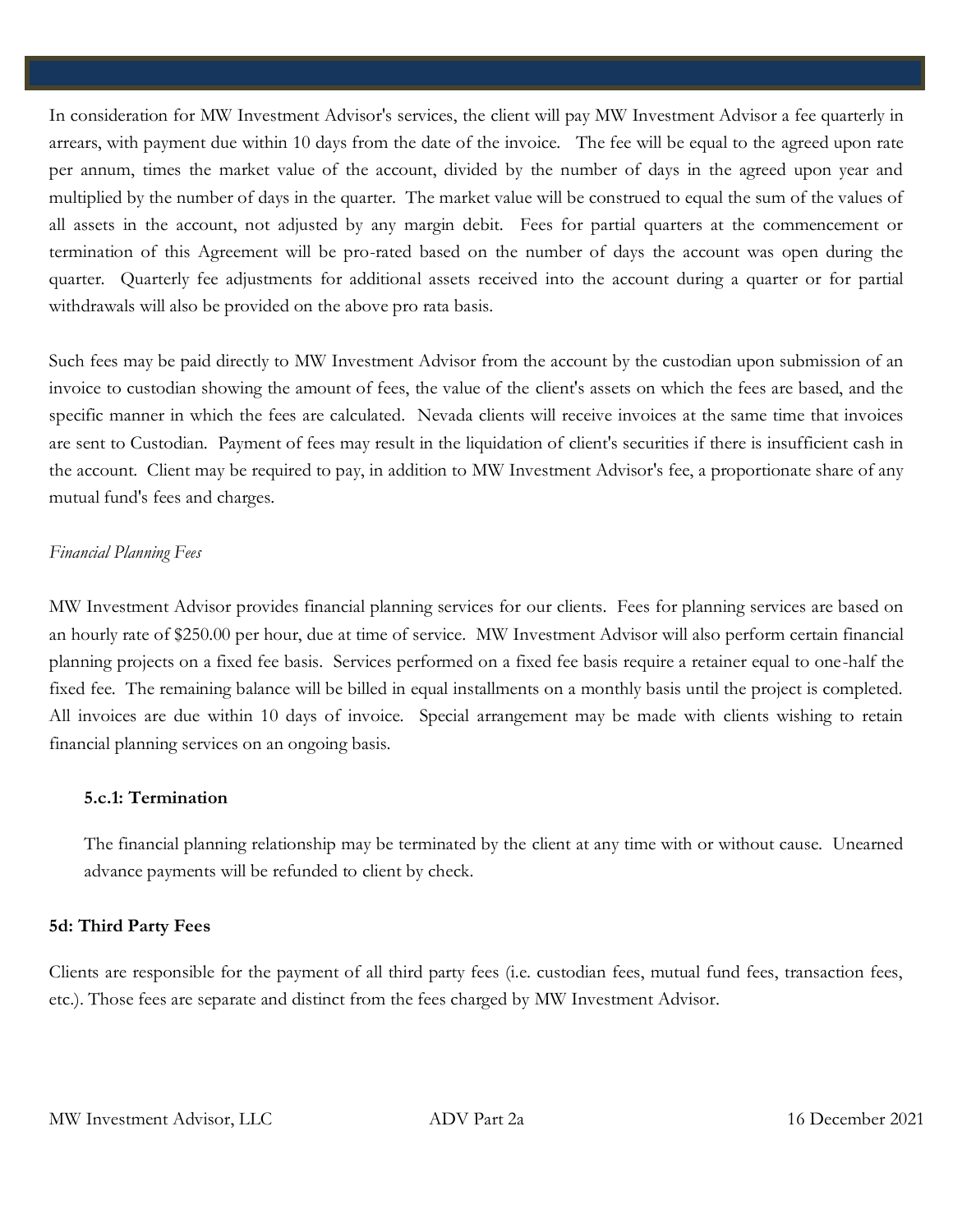All brokerage commissions, stock transfer fees, and other similar charges incurred in connection with transactions for the account will be paid out of the assets in the account and are in addition to the investment management fees paid to MW Investment Advisor. The client bears responsibility for verifying the accuracy of fee calculations.

# <span id="page-7-0"></span>**ITEM 6 – PERFORMANCE-BASED FEES AND SIDE-BY-SIDE MANAGEMENT**

We do not charge advisory fees on a share of the capital appreciation of the funds or securities in a client account.

# <span id="page-7-1"></span>**ITEM 7 – TYPES OF CLIENTS**

We generally provide asset management and financial planning services to the following types of clients:

- $\triangleright$  Individuals
- ➢ High-Net-Worth Individuals
- ➢ Pension and Profit Sharing Plans
- ➢ Charitable Organizations
- ➢ Corporations

## *Minimum Account Size*

There is no account minimum. However, MW Investment Advisor may decline to accept clients with smaller portfolios.

# <span id="page-7-2"></span>**ITEM 8 – METHODS OF ANALYSIS, INVESTMENT STRATEGIES AND RISK OF LOSS**

## **8a: Analysis**

MW Investment Advisor uses multiple sources of information to obtain analysis and strategies. They include sources such as financial newspapers, financial magazines, research prepared by others, corporate rating services, prospectuses, company press releases, annual reports and filings with the SEC.

## **8b: Investment Strategies**

MW Investment Advisor utilizes multiple investment strategies to meet our clients' investment objectives. These methodologies are formulated based on a comprehensive review and assessment of the client's expectations, investment time horizon, risk tolerance level, present investment allocation, and current and projected financial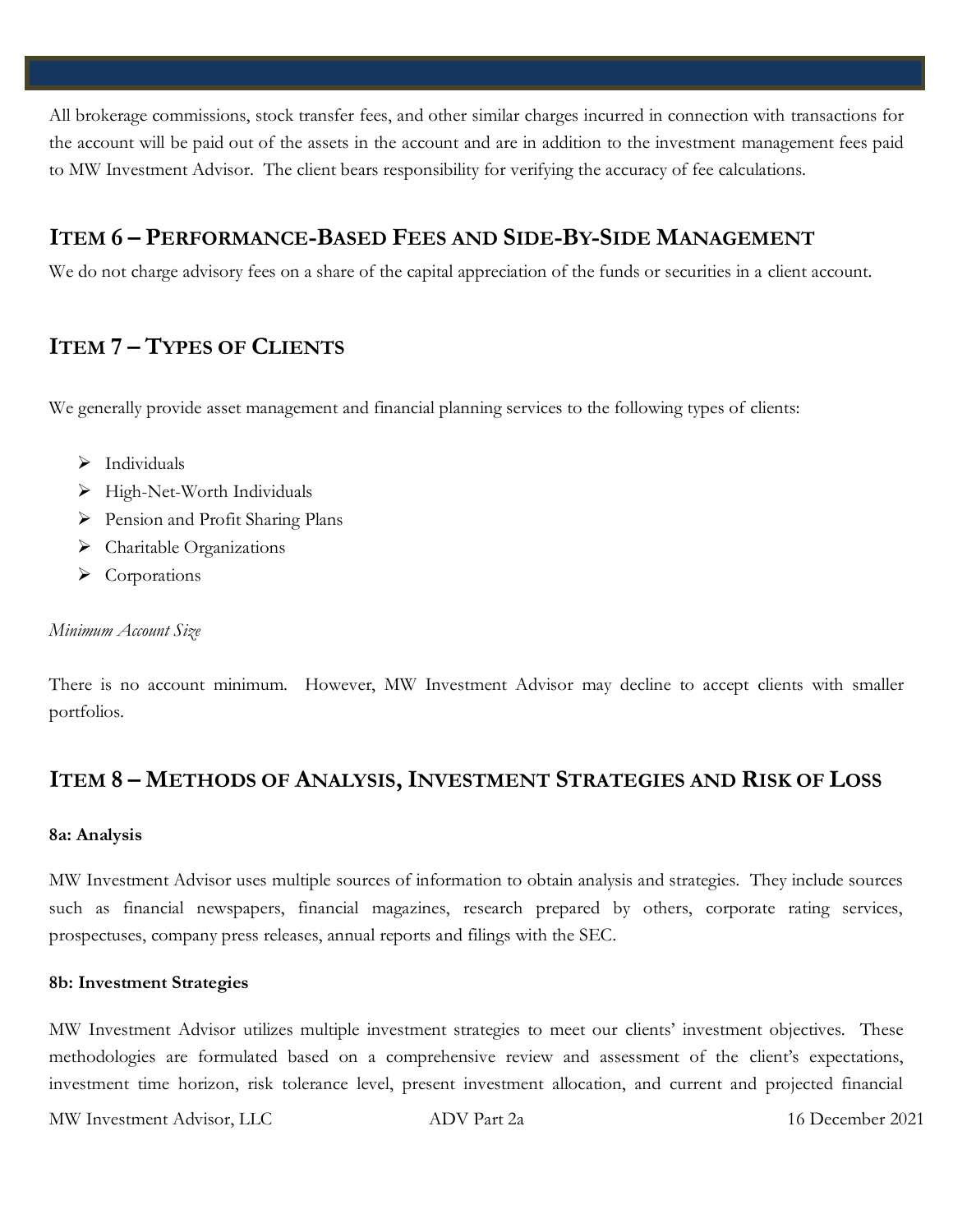requirements. Once all this information is collected, a collaborative approach to determining the best investment strategy, which includes the optimum asset allocation and diversification, is implemented.

It is emphasized to clients that all investment asset classes have inherent risks – market and interest rate risks included. Ultimately, each strategy tries to maximize return within reasonable and prudent levels of risk. Also, the approach taken must provide exposure to a wide range of investment opportunities in various markets while limiting risk exposure through prudent diversification, not just among asset classes but also among sectors.. Finally, the costs of administering and managing the investments related to the strategy cannot be excessive.

## **8c: Risk of Loss**

All investments include a risk of loss. In addition, as recent global and domestic economic events have indicated, performance of any investment is not guaranteed. As a result, there is a risk of loss of the assets we manage that may be out of our control. We use our best efforts and expertise to manage your assets. However, we cannot guarantee any level of performance or that you will not experience financial loss.

# <span id="page-8-0"></span>**ITEM 9 – DISCIPLINARY INFORMATION**

We do not have any legal, financial or other "disciplinary" items to report to you. We are obligated to disclose any disciplinary event that would be material to you when evaluating us and our employees.

# <span id="page-8-1"></span>**ITEM 10 – OTHER FINANCIAL INDUSTRY ACTIVITIES AND AFFILIATIONS**

## **10a: Broker Dealers and Registered Representatives**

We are not registered as a broker-dealer and our employees are not registered representatives of any broker-dealer.

# **10b: Registration as a Futures Commission Merchant, Commodity Pool Operator, or a Commodity Trading Advisor**

Neither MW Investment Advisor nor our employees hold any of the above registrations.

# **10c: Registration Relationships Material to this Advisory Business and Possible Conflicts of Interests**

Neither MW Investment Advisor nor our employees have any relationships or possible conflicts of interest as it relates to this advisory business.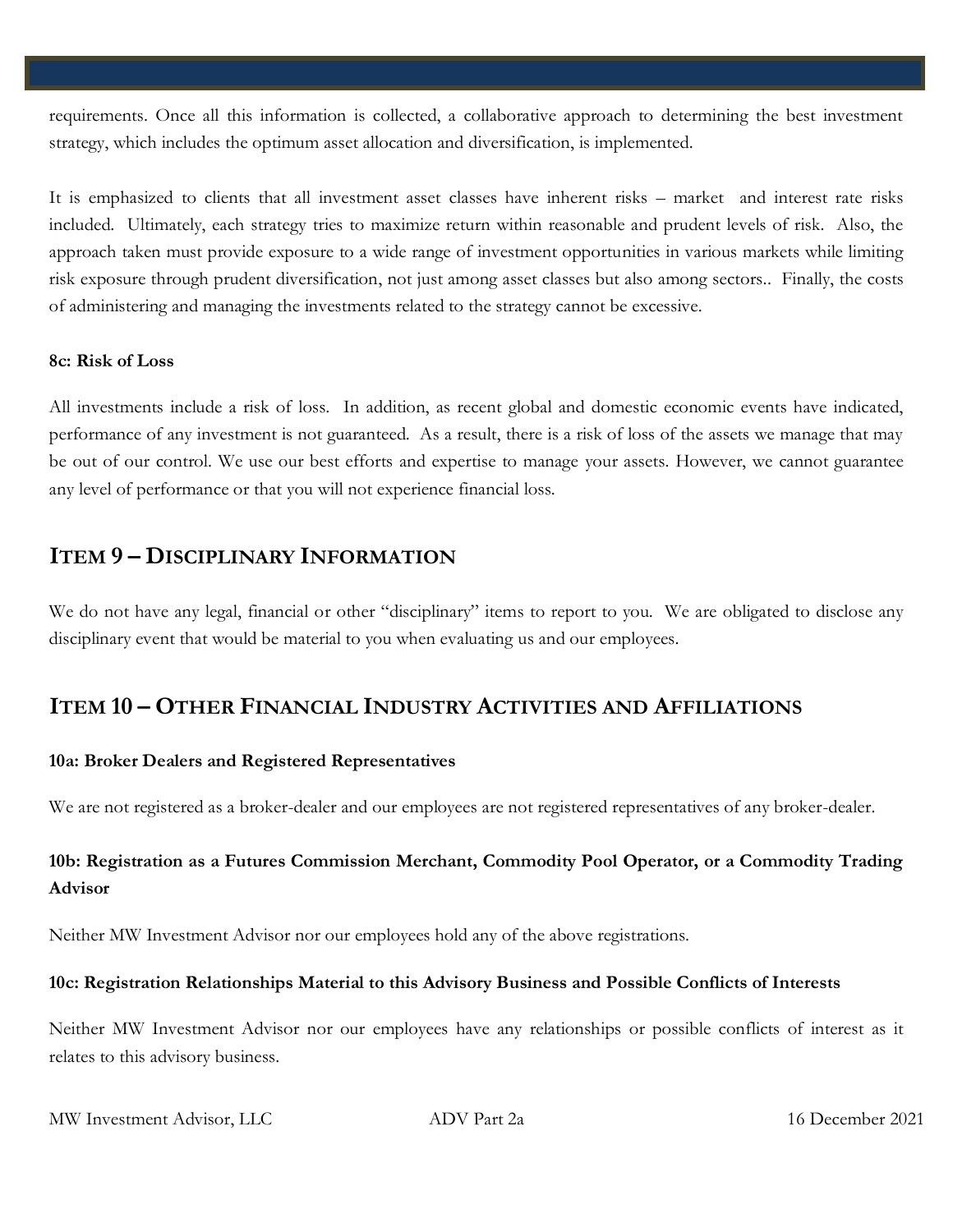## **10d: Selection of Other Advisors or Managers and How this Advisor is Compensated for those Selections**

MW Investment Advisor does not select other advisors.

# <span id="page-9-0"></span>**ITEM 11 – CODE OF ETHICS, PARTICIPATION OR INTEREST IN CLIENT TRANSACTIONS AND PERSONAL TRADING**

## **11a: Code of Ethics Description**

As required by regulation we have adopted a Code of Ethics that governs a number of potential conflicts of interest we have when providing our advisory services to you. This Code of Ethics is designed to ensure we meet our fiduciary obligation to you, our client (or prospective client) and to stress the importance of a culture of compliance within our firm.

An additional benefit of our Code of Ethics is to detect and prevent violations of securities laws, including our obligations we owe to you.

Our Code of Ethics is comprehensive, is distributed to each employee at the time of hire, and annually thereafter (if there are changes). We also supplement the Code of Ethics with annual training and on-going monitoring of employee activity.

Our Code of Ethics includes the following:

- $\triangleright$  Requirements related to the confidentiality of your (client);
- ➢ Prohibitions on:
	- Insider trading (if we are in possession of material, non-public information);
	- Rumor mongering;
	- The acceptance of gifts and entertainment that exceed our policy standards;
- ➢ Reporting of gifts and business entertainment;
- ➢ Pre-clearance of employee and MW Investment Advisor transactions;
- ➢ Reporting (on an on-going and quarterly basis) all personal securities transactions (what we call "reportable securities" as mandated by regulation); and,
- ➢ On an annual basis, we require all employees to re-certify to our Code of Ethics, identify members of their household and any account to which they have a beneficial ownership (they "own" the account or have "authority" over the account), securities held in certificate form and all securities they own at that time).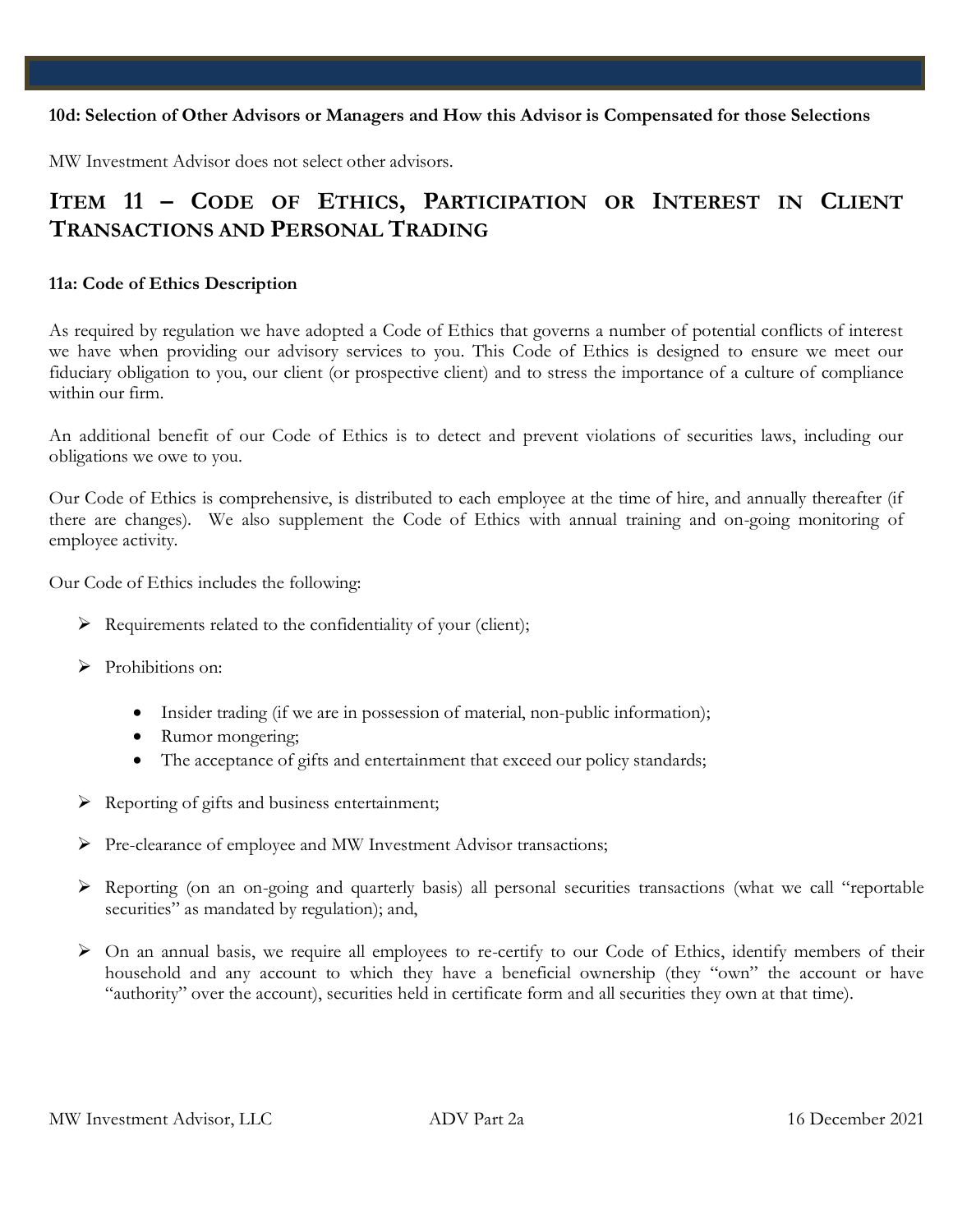#### **11b, c & d: Participation or Interest in Client Transactions**

MW Investment Advisor, or individuals associated with MW Investment Advisor, may buy and sell some of the same securities for our own account that MW Investment Advisor buys and sells for our clients or non-clients. In all instances, where appropriate MW Investment Advisor will purchase a security for all of our existing accounts for which the investment is appropriate before purchasing any of the securities for our own account and, likewise, when it determines that securities should be sold, where appropriate will cause these securities to be sold from all of our advisory accounts prior to permitting the selling of the securities from our accounts. In some cases MW Investment Advisor may buy or sell securities for our own account for reasons not related to the strategies adopted by MW Investment Advisor's clients.

MW Investment Advisor has a fiduciary duty to disclose all material information in order not to mislead clients, so that the client can make informed decisions about entering into or continuing the advisory relationship. Any perceived conflicts will be analyzed by MW Investment Advisor from the point of view of the client. Examples of analysis would include whether the disclosure or lack of disclosure would unfairly influence the client's decision related to their investments or work with MW Investment Advisor, would disclosure or lack of disclosure mislead the client or take unfair advantage of the client. If the above analysis demonstrates an element of unfairness the client will immediately be informed of the relevant material information.

# <span id="page-10-0"></span>**ITEM 12 – BROKERAGE PRACTICES**

## **12a: Selecting Brokerage Firms**

MW Investment Advisor only uses TD Ameritrade to effect all transactions at this time. Except to the extent that the client directs otherwise, MW Investment Advisor may recommend a broker-dealer. The client is not obligated to effect transactions through any broker-dealer recommended by MW Investment Advisor. In recommending brokerdealers, MW Investment Advisor will generally seek "best execution." In recommending a broker-dealer MW Investment Advisor will comply with our fiduciary duty to obtain best execution by taking into account such relevant factors as (a) price, (b) the broker-dealer's facilities, reliability and financial responsibility, (c) the ability of the brokerdealer to effect transactions, particularly with regard to such aspects as timing, order size and execution of order, (d) the research and related brokerage services provided by such broker or dealer to MW Investment Advisor, notwithstanding that the account may not be the direct or exclusive beneficiary of such services and (e) any other factors MW Investment Advisor considers to be relevant.

Recommending a broker-dealer may create a conflict of interest. Accordingly MW Investment Advisor has established the following restrictions in order to ensure our fiduciary responsibilities: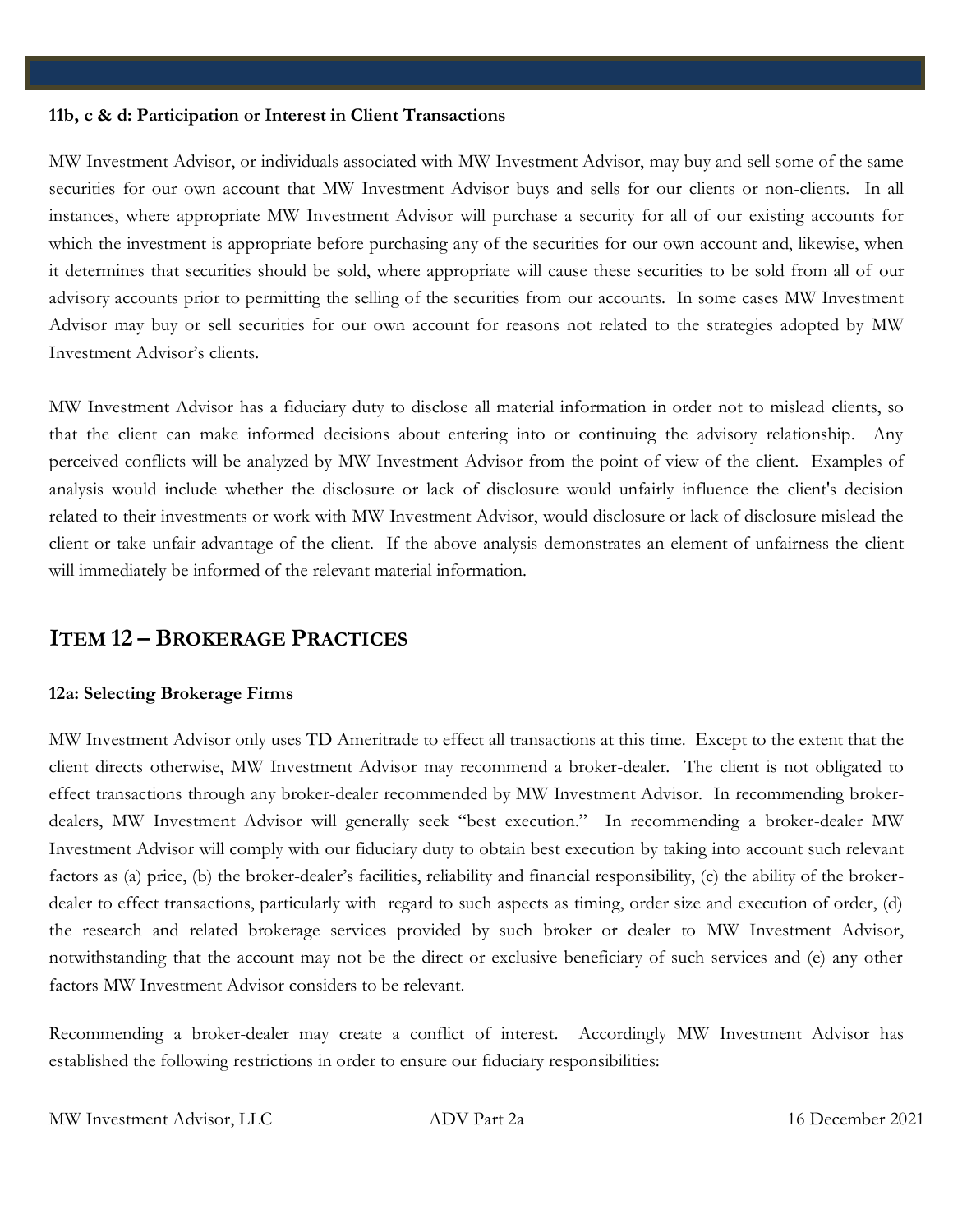- 1. A director, officer, associated person, or employee of MW Investment Advisor shall not buy or sell securities for her/his personal portfolio where her/his decision is substantially derived, in whole or in part, by reason of her/his employment unless the information is also available to the investing public or reasonable inquiry. No person of MW Investment Advisor shall prefer her/his or her own interest to that of the advisory client.
- 2. MW Investment Advisor maintains a list of all securities holdings for itself and anyone associated with our advisory practice with access to advisory recommendations. These holdings are reviewed on a regular basis by an appropriate officer of MW Investment Advisor.
- 3. If MW Investment Advisor receives separate compensation for effecting transactions on the client's behalf such compensation arrangements will be fully disclosed to client.
- 4. MW Investment Advisor emphasizes the unrestricted right of the client to select and choose their own broker or dealer.
- 5. MW Investment Advisor requires that all individuals must act in accordance with all applicable federal and state regulations governing registered investment advisory practices.
- 6. Any individual not in observance of the above may be subject to termination.

# <span id="page-11-0"></span>**ITEM 13 – REVIEW OF ACCOUNTS**

# **13a: Periodic Reviews**

Accounts are reviewed by Mary M. Wuilloud-Aguas or qualified staff members. All reviews are either conducted or supervised by Mary M. Wuilloud-Aguas. The frequency of reviews is determined based on the client's investment objectives, but no less than quarterly.

Financial planning clients receive their financial plans and recommendations at time service is completed. Depending on the type of financial planning service requested, MW Investment Advisor will meet on a regular basis with clients to discuss any potential changes to their financial plan.

# **13b: Review Triggers**

More frequent reviews are triggered by a change in client's investment objectives; tax considerations; large deposits or withdrawals; large sales or purchases; loss of confidence in corporate management; or, changes in economic climate.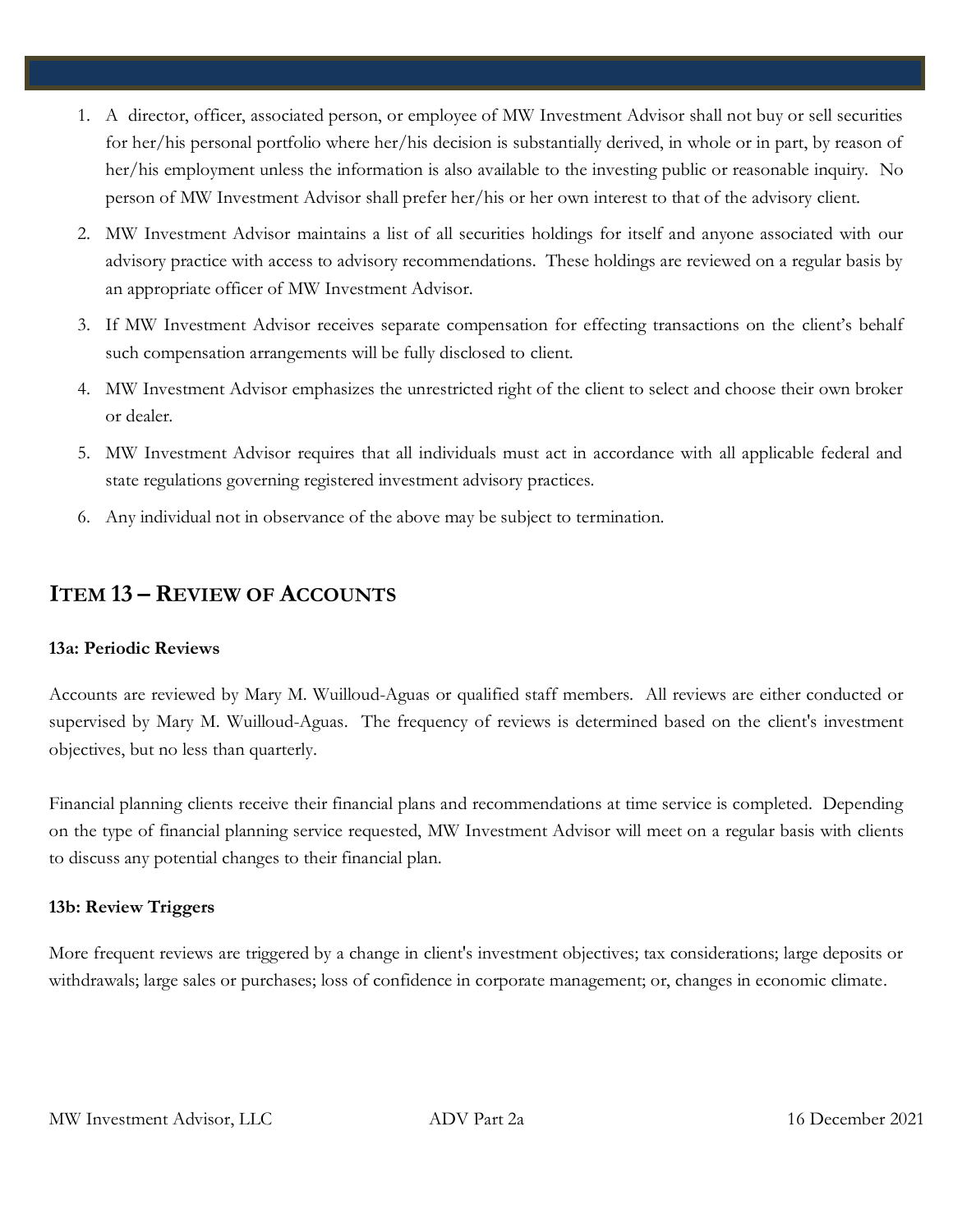#### **13c: Regular Reports**

Investment advisory clients receive standard account statements from the custodian of their accounts on a monthly basis. It is the clients' responsibility to determine accuracy of those statements. Financial planning clients do not normally receive investment reports.

# <span id="page-12-0"></span>**ITEM 14 – CLIENT REFERRALS AND OTHER COMPENSATION**

## **14a: Economic Benefits Provided by Third Parties for Advice Rendered to Clients**

MW Investment Advisor may execute transactions with broker-dealers that provide research, seminars and execution services. MW Investment Advisor may pay broker-dealer commissions for agency transactions that are in excess of the amount of commissions charged by other broker-dealers in recognition of their research, seminar and execution services.

## **14b: Compensation to Non-Advisory Personnel for Client Referrals**

MW Investment Advisor does not directly or indirectly compensate any person for client referrals.

# <span id="page-12-1"></span>**ITEM 15 – CUSTODY**

Clients' accounts are held by a qualified custodian, such as TD Ameritrade. Clients are instructed to send deposits directly to TD Ameritrade. MW Investment Advisor does not take direct custody of the assets in the account and shall have no liability to the client for any loss or other harm to any property in the account, including any harm to any property in the account resulting from the insolvency of the custodian or any acts of the agents or employees of the custodian and whether or not the full amount or such loss is covered by the Securities Investor Protection Corporation ("SIPC") or any other insurance which may be carried by the custodian. The client understands that SIPC provides only limited protection for the loss of property held by a broker-dealer.

# <span id="page-12-2"></span>**ITEM 16 – INVESTMENT DISCRETION**

MW Investment Advisor will not execute any investment recommendations without client's prior approval of each specific transaction. Under this non-discretionary authority, MW Investment Advisor shall purchase and sell securities and instruments in this account, arrange for delivery and payment in connection with the foregoing, and with the client's authorization, act on behalf of the client in most matters necessary or incidental to the handling of the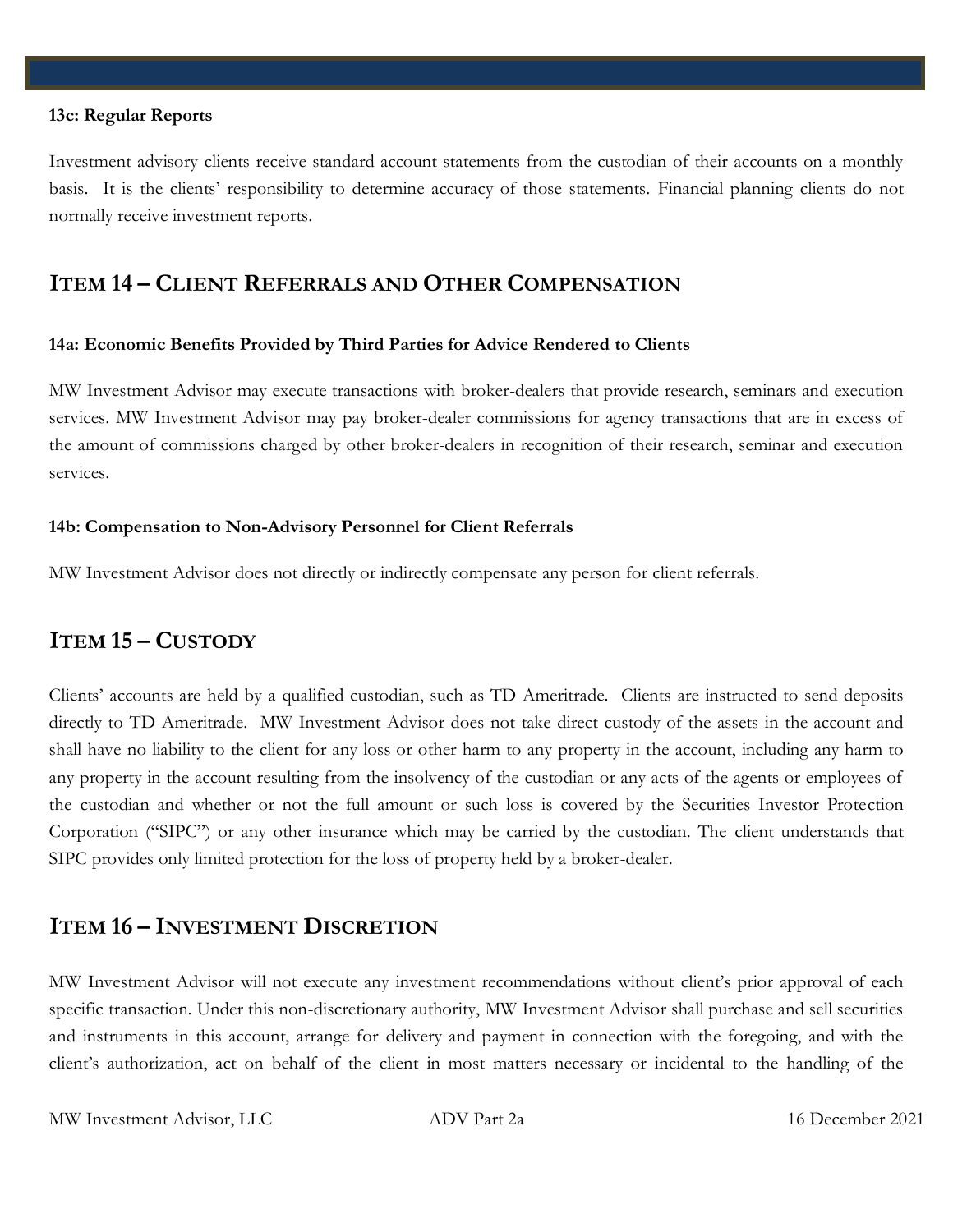account, including monitoring certain assets. Client will execute instructions regarding MW Investment Advisor's trading authority as required by each custodian.

# <span id="page-13-0"></span>**ITEM 17 – VOTING CLIENT SECURITIES (I.E., PROXY VOTING)**

Unless specifically directed otherwise in writing by the client, MW Investment Advisor is not authorized to receive and vote proxies on issues held in the account or receive annual reports.

# <span id="page-13-1"></span>**ITEM 18 – FINANCIAL INFORMATION**

## **18a: Financial Condition**

MW Investment Advisor has no financial issues that could impair our ability to carry out our fiduciary duty to our clients. MW Investment Advisor has not been the subject of a bankruptcy petition in the last ten (10) years.

MW Investment Advisor does not require prepayment of more than \$500.00 in fees from clients more than six (6) months in advance of services.

# <span id="page-13-2"></span>**ITEM 19 – REQUIREMENTS FOR STATE-REGISTERED ADVISERS**

# **19a. Principal Executive Officers and Management Persons; Their Formal Education and Business Background**

MW Investment Advisor's executive officer is Mary M. Wuilloud-Aguas. Mary M. Wuilloud-Aguas' education and business background can be found on the Supplemental ADV Part II B forms.

# **19b. Other Businesses in Which This Advisory Firm or its Personnel are Engaged and Time Spent on Those (If Any)**

Mary M. Wuilloud-Aguas and all other Investment Advisor Representatives' other business activities can be found on the supplemental ADV Part II B forms.

# **19c. How Performance Based Fees are Calculated and Degree of Risk to Clients**

MW Investment Advisor, LLC ADV Part 2a 16 December 2021 As stated above, MW Investment Advisor does not accept performance-based fees or other fees based on a share of capital gains on or capital appreciation of the assets of a client.